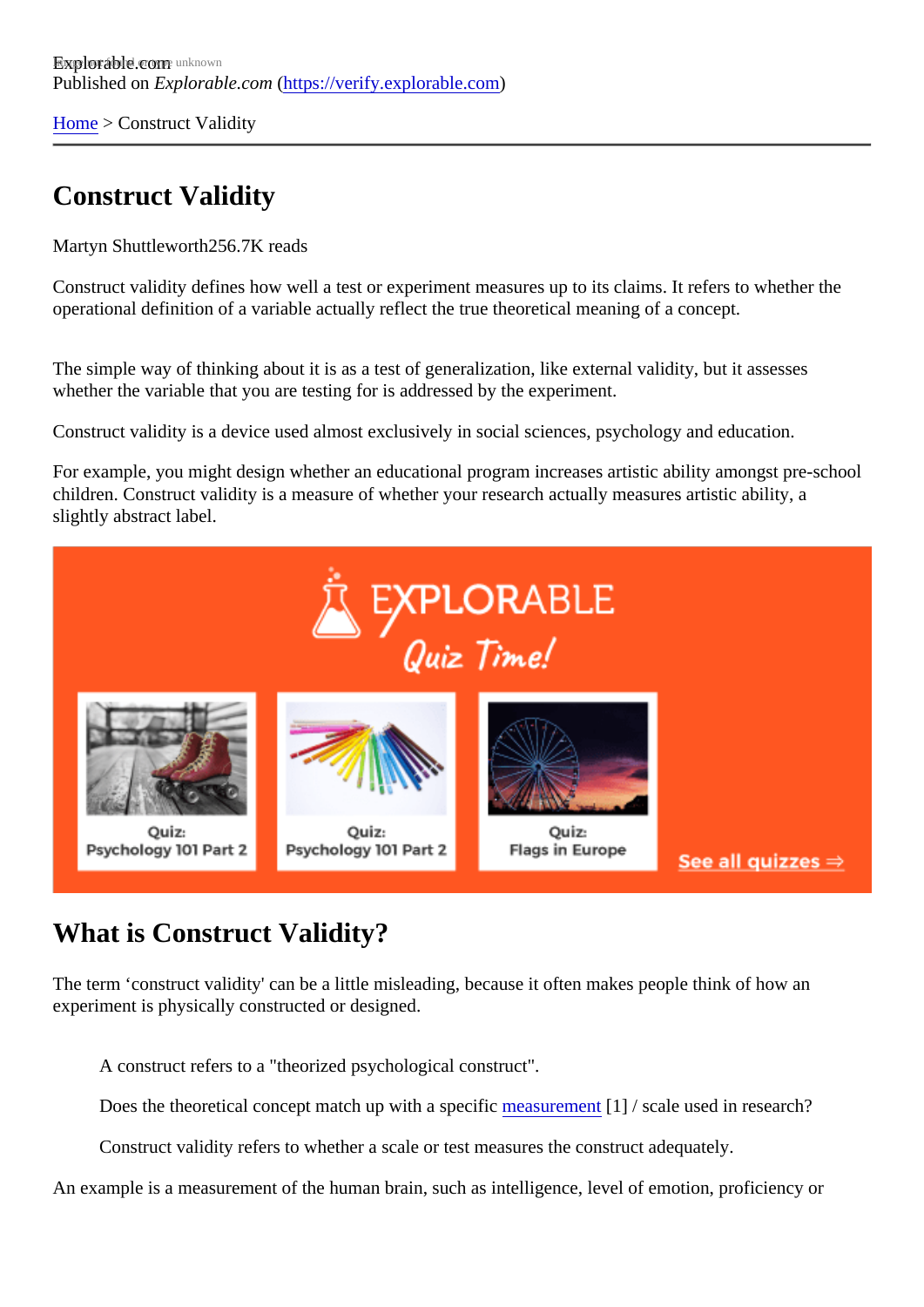ability.

Some specific examples could be language proficiency, artistic ability or level of displayed aggression, as with the [Bobo Doll Experimen](https://verify.explorable.com/bobo-doll-experiment)t2]. These concepts are abstract and theoretical, but have been observed in practice.

An example could be a doctor testing the effectiveness of painkillers on chronic back sufferers.

Every day, he asks the test subjects to rate their pain level on a scale of one to ten - pain exists, we all know that, but it has to be measured subjectively.

In this case, construct validity would test whether the doctor actually was measuring pain and not numbne discomfort, anxiety or any other factor.

Therefore, with the definition of a construct properly defined, we can look at construct ability, a measure of how well the test measures the construct. It is a tool that allows researchers to perform a systematic analy of how well designed their research is.

[Construct validity](http://www.socialresearchmethods.net/kb/constval.php) [3] is valuable in social sciences, where there is a lot of subjectivity to concepts. Often, there is no accepted unit *rofeasurement* [1] for constructs and even fairly well known ones, such as IQ, are open to debate.

# How to Measure Construct Variability?

For major and extensive research, especially in education and language studies, most researchers test the construct validity before the main research.

Thes[e pilot studies](https://verify.explorable.com/pilot-study) [4] establish the strength of their research and allow them to make any adjustments.

Using an educational example, such a pre-test might involve a differential groups study, where researcher obtain test results for two different groups, one with the construct and one without.

The other option is an intervention study, where a group with low scores in the construct is tested, taught t construct, and then re-measured. If ther[e is a significant](https://verify.explorable.com/significance-test) [5] difference pre and post-test, usually analyzed with simpl[e statistical test](https://verify.explorable.com/significance-test-2)<sup>[6]</sup>, then this proves good construct validity.

There were attempts, after the war, to devise statistical methods to test construct validity, but they were so long and complicated that they proved to be unworkable. Establishing good construct validity is a matter of experience and judgment, building up as much supporting evidence as possible.

A whole battery o[f statistical tool](https://verify.explorable.com/statistics-tutorial)s[7] and coefficients are used to prove strong construct validity, and researchers continue until they feel that they have found the balance between proving validity and practicality.

# Threats to Construct Validity

There are a large number of ways in which construct validity is threatened, so here are a few of the main candidates:

Hypothesis Guessing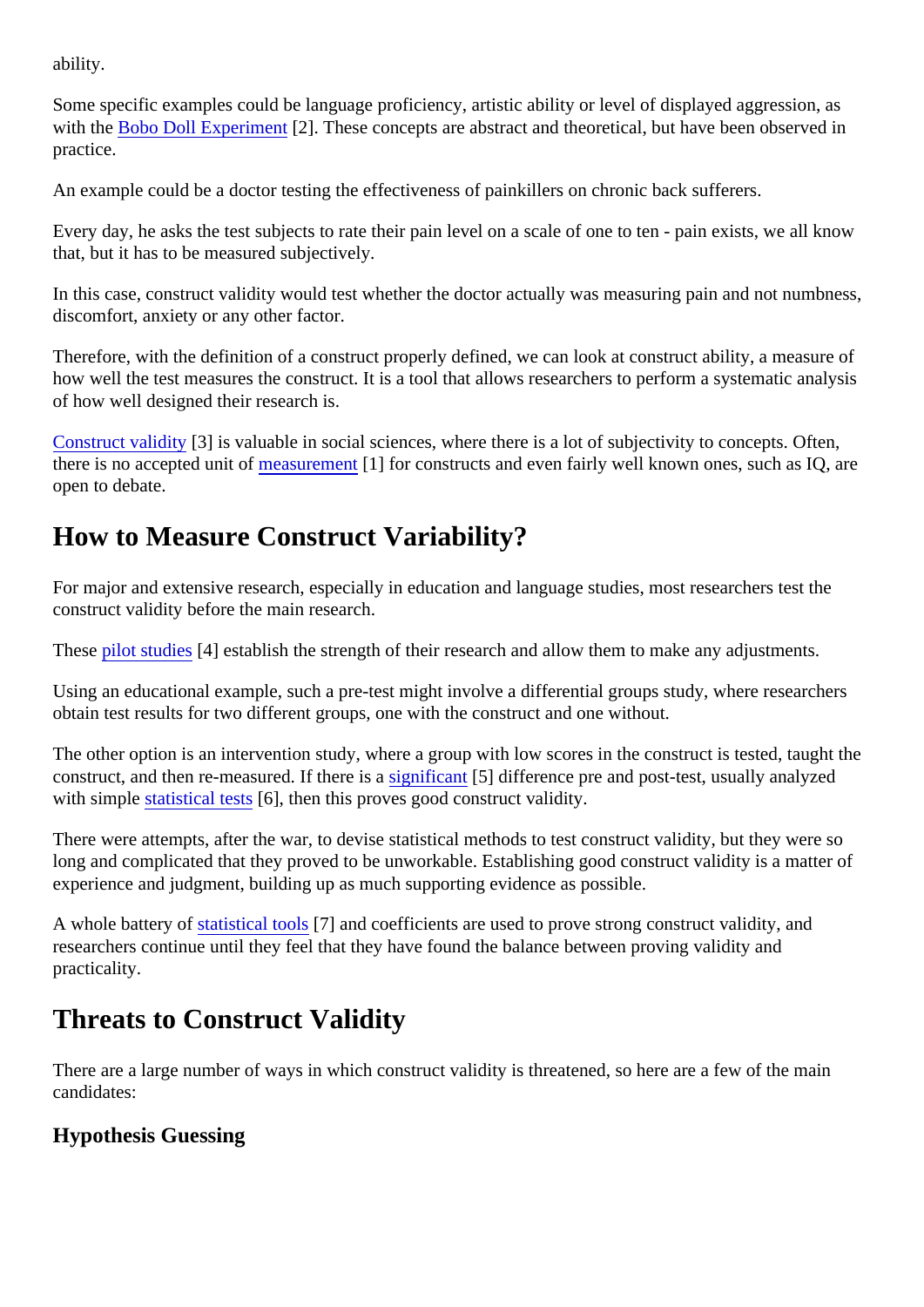This threat is when the subject guesses the intent of the test and consciously, or subconsciously, alters the behavior.

For example, many psychology departments expect students to volunteer as research subjects for course credits. The danger is that the students may realize what the research are, potentially evaluating the result.

It does not matter whether they guess the pothesis<sup>[9]</sup> correctly, only that their behavior changes.

#### Evaluation Apprehension

This particular threat is based upon the tendency of humans to act differently when under pressure. Individual testing is notorious for bringing on an adrenalin rush, and this can improve or hinder performance.

In this respect, evaluation apprehension is related to gical external validit $[10]$ , where it affects the process of eneralization 11].

#### Researcher Expectancies and Bias

Researchers are only human and may give cues that influence the behavior of the subject. Humans give of through body language, and subconsciously smiling when the subject gives a correct answer, or frowning an undesirable response, all have an effect.

This effect can lower construct validity by clouding the effect of the actual research variable.

To reduce this effect, interaction should be kept to a minimum, and assistants should be unaware of the overall aims of the project.

See also: [Double Blind Experimen](https://verify.explorable.com/double-blind-experiment)t12] [Research Bia](https://verify.explorable.com/research-bias)s 3]

#### Poor Construct Definition

Construct validity is all about semantics and labeling. Defining a construct in too broad or too narrow terms can invalidate the entire experiment.

For example, a researcher might try to use job satisfaction to define overall happiness. This is too narrow, somebody may love their job but have an unhappy life outside the workplace. Equally, using general happiness to measure happiness at work is too broad. Many people enjoy life but still hate their work!

Mislabeling is another commote finition error<sup>[14]</sup>: stating that you intend to measure depression, when you actually measure anxiety, compromises the research.

The best way to avoid this particular threat is with good planning and seeking advice before you start your research program.

#### Construct Confounding

This threat to construct validity occurs when other constructs mask the effects of the measured construct.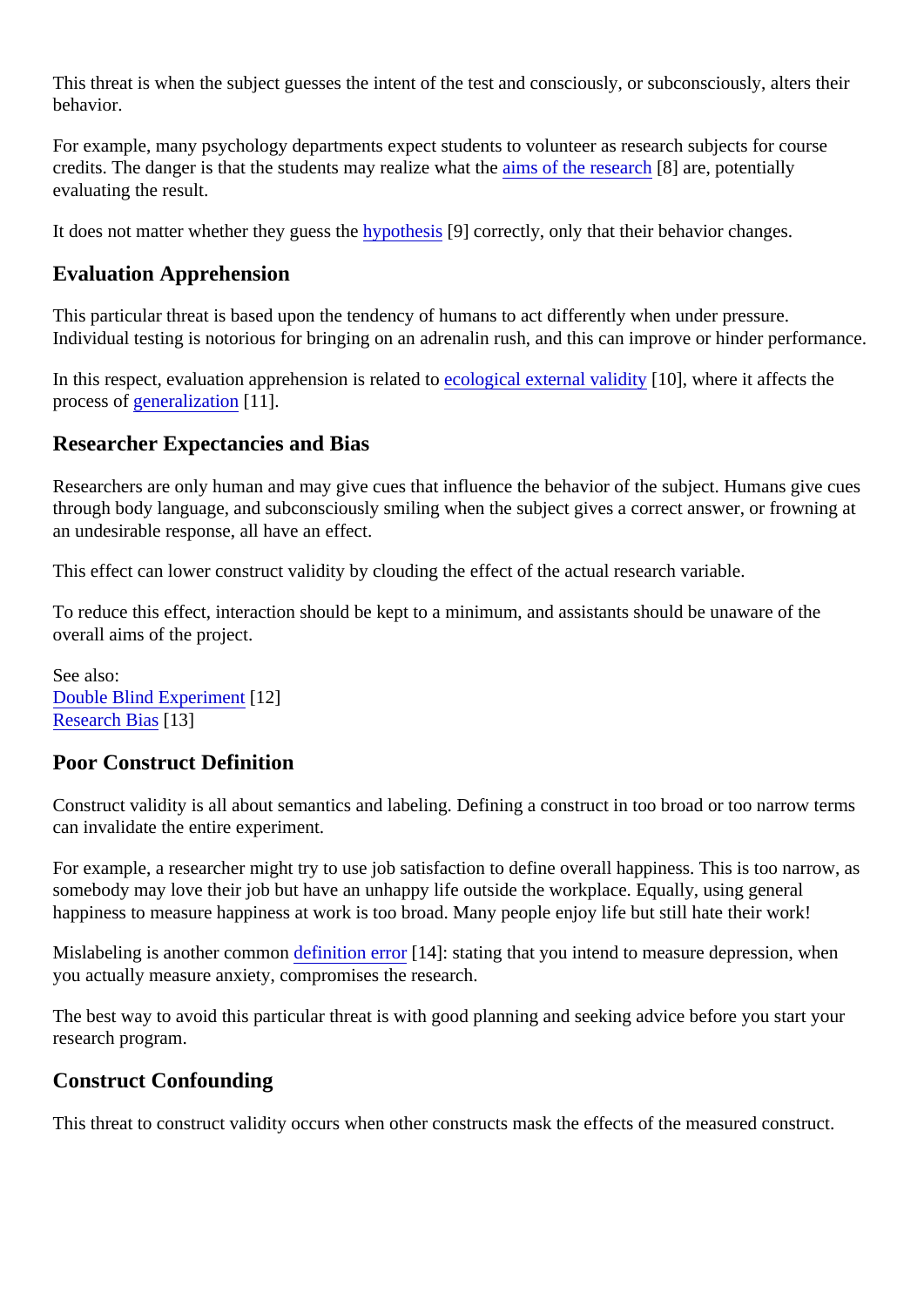For example, self-esteem is affected by self-confidence and self-worth. The effect of these constructs need to be incorporated into the research.

### Interaction of Different Treatments

This particular threat is where more than one treatment influences the final outcome.

For example, a researcher tests an intensive counseling program as a way of helping smokers give up cigarettes. At the end of the study, the results show that 64% of the subjects successfully gave up.

Sadly, the researcher then finds that some of the subjects also used nicotine patches and gum, or electron cigarettes. The construct validity is now too low for the results to have any meaning. Only good planning and monitoring of the subjects can prevent this.

#### Unreliable Scores

[Variance](https://verify.explorable.com/statistical-variance)<sup>[15]</sup> in scores is a very easy trap to fall into.

For example, an educational researcher devises an intelligence test that provides excellent results in the U and shows high construct validity.

However, when the test is used upon immigrant children, with English as a second language, the scores are lower.

The test measures their language ability rather than intelligence.

### Mono-Operation Bias

This threat involves the dependent variable 6], and is a situation where a single manipulation is used to influence a construct.

For example, a researcher may want to find out whether an anti-depression drug works. They divide patients into two groups, one given the drug ancolatrol<sup>[17]</sup> given [a placebo](https://verify.explorable.com/placebo-effect)t<sup>[18]</sup>.

The problem with this is that it is limited (ergndom sampling erron[19]), and a solid design would use multi-groups given different doses.

The other option is to conduct a pre-study that calculates the optimum dose, an equally acceptable way to preserve construct validity.

#### Mono-Method Bias

This threat to construct validity involves the pendent variable 20], and occurs when only a single [method of measureme](https://verify.explorable.com/scientific-measurements)nt is used.

For example, in an experiment to measure self-esteem, the researcher uses a single method to determine level of that construct, but then discovers that it actually measures self-confidence.

Using a variety [of methods](https://verify.explorable.com/research-designs) [21], such a[s questionnaire](https://verify.explorable.com/survey-research-design) [22], self-rating, physiological tests, and servation [23] minimizes the chances of this particular threat affecting construct validity.

### Don't Panic